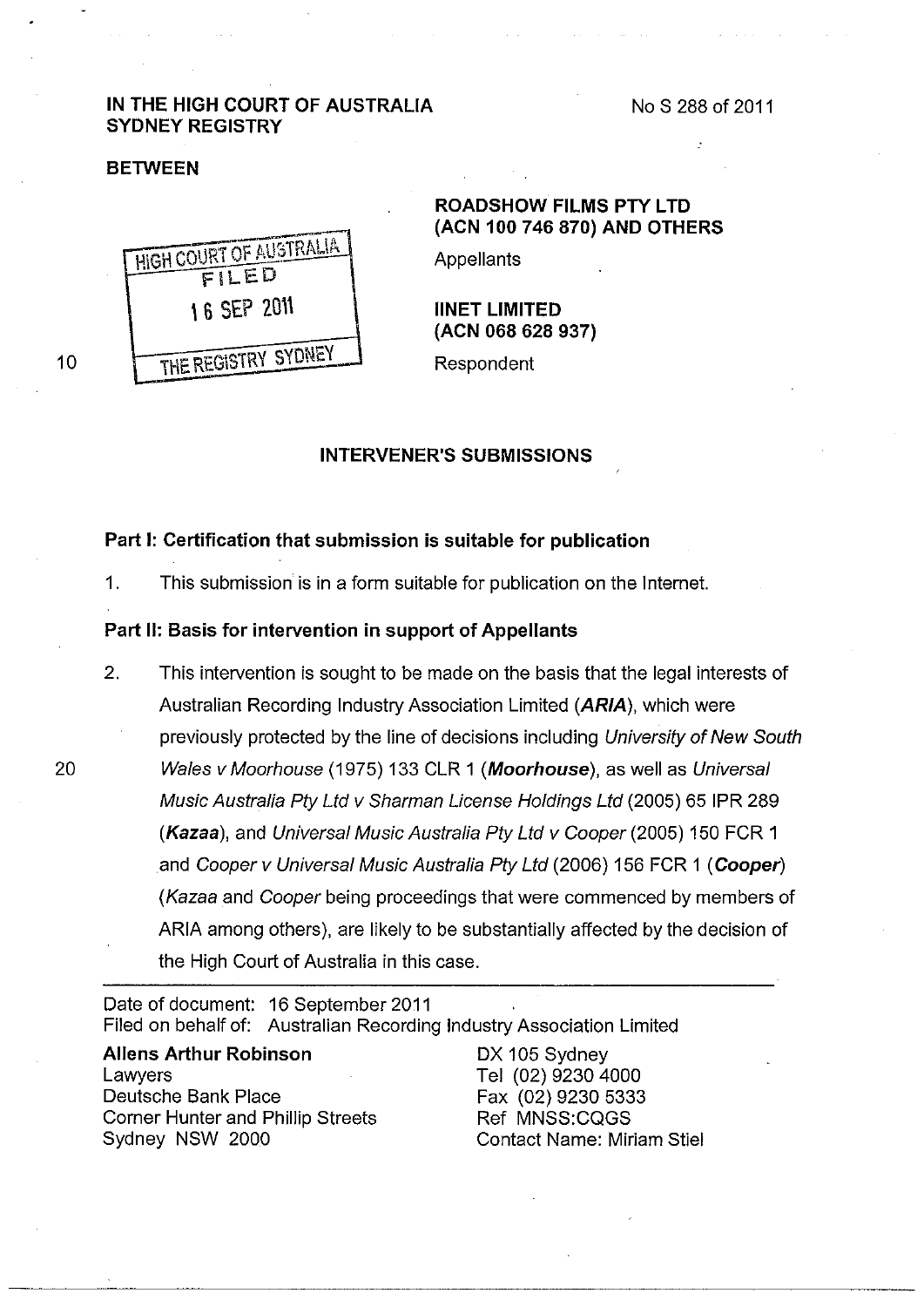3. This intervention is sought to be made in support of the Appellants.

## **Part Ill: Reasons why leave to intervene should be granted**

4. Leave to intervene should be granted in this case, pursuant to the High Court of Australia's inherent jurisdiction, because important legal interests of ARIA and its members are likely to be substantially affected by the Court's decision. "Jurisdiction to grant leave to intervene to persons whose legal interests are likely to be substantially affected by a judgment exists in order to avoid a judicial affection of such a person's legal interests without that person being given an opportunity to be heard". $^\mathrm{1}$ 

10 5. ARIA's members are all Australian businesses or corporations, or citizens or residents of Australia. They are also all the owners in Australia, or exclusive licensees for Australia, of the copyright in sound recordings.

- 6. As Cowdroy J noted in the first instance decision in this case: "[t]he evidence establishes that [online] copyright infringement of the applicants' films is occurring on a large scale".<sup>2</sup> There is similarly widespread online copyright infringement of sound recordings.
- 7. Prior to the first instance decision in this case, the copyright interests of ARIA and its members were protected by the line of decisions including this Court's decision in Moorhouse, as well as the Federal Court's decisions in Kazaa and 20 Cooper. These decisions and authorisation liability generally, are crucial to the effective enforcement of copyright infringement, particularly online infringement, in the digital environment. ARIA's members have relied on these decisions in their business dealings and in enforcing their copyright in the period since the decisions were handed down. Although the Full Court of the Federal Court of Australia's decision in this case overturned much of the primary judge's reasoning, ARIA submits that the Full Court's judgment in one

 $<sup>1</sup>$  Levy v Victoria (1997) 189 CLR 579 at 603.</sup>

 $2$  Roadshow Films Pty Ltd v iiNet Limited (No. 3) [2010] FCA 24, Summary of Judgment, [19].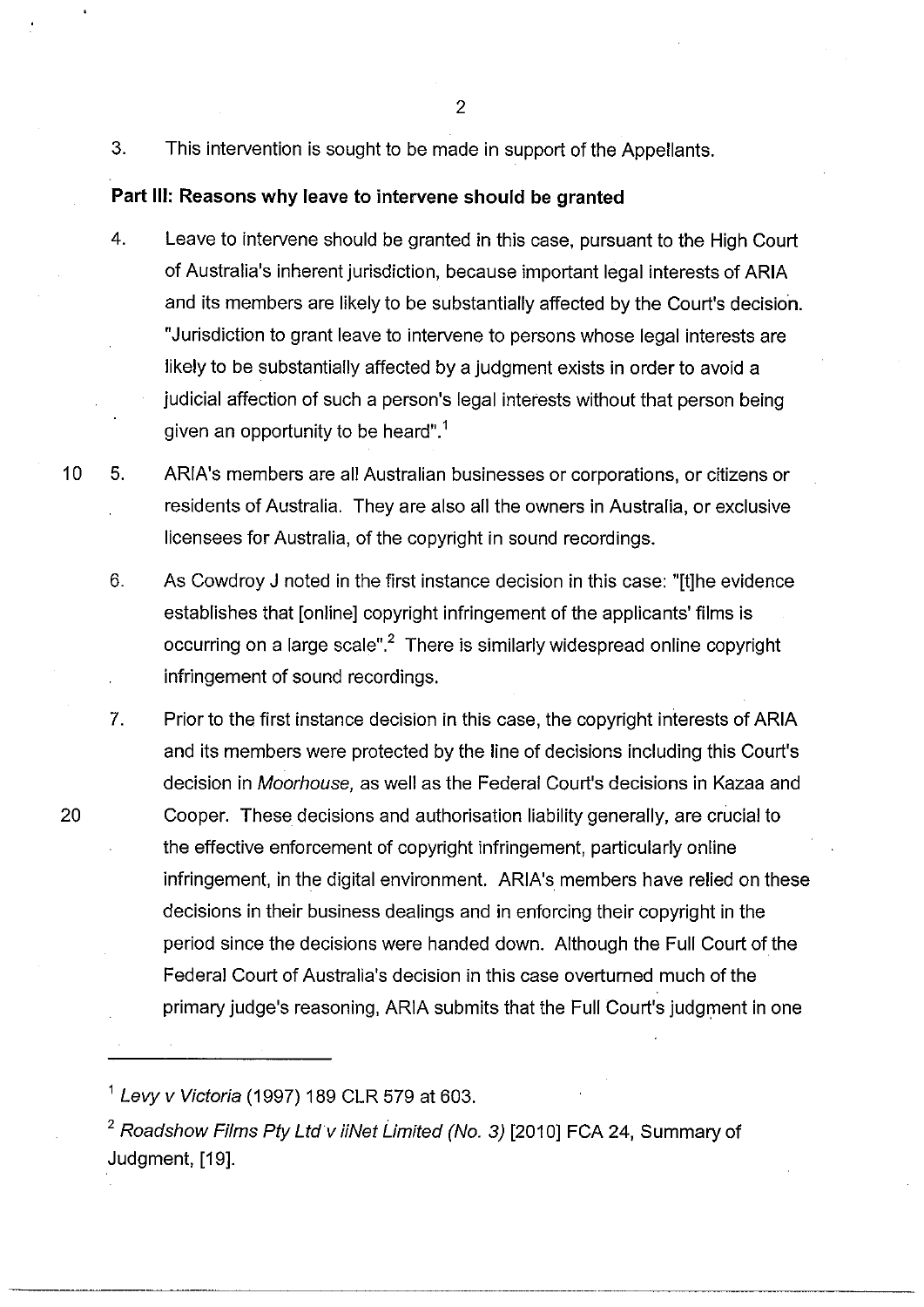important respect still represents a departure from settled principles of the law on authorisation of copyright infringement. Any decision by the High Court in this case, whether affirming or overturning the Full Court's judgment, will inevitably and substantially affect the legal interests of ARIA and its members, and their ability to enforce effectively their legal interests in their sound recordings.

# **Part IV: Relevant constitutional provisions, statutes, and regulations**

8. Please see the Annexure to these submissions.

# **Part V: ARIA's submissions in the event leave to intervene is granted**

- 10 9. ARIA submits, with respect, that the majority of the Full Court of the Federal Court of Australia erred in this case in its approach to the level of knowledge required for a person to be liable for authorising acts of copyright infringement.
	- 10. The Full Court held that the AFACT notices were insufficient to give the Respondent specific knowledge. ARIA submits that, according to settled precedent, it is not necessary to prove that the Respondent had specific knowledge of each of its users' specific acts of infringement to establish that the Respondent authorised those acts of infringement.

#### **(a) The role of knowledge in authorisation proceedings**

## 11. Under s 101 of the Copyright Act 1968 (Cth), copyright:

- 20 is infringed by a person who, not being the owner of the copyright, and without the licence of the owner of the copyright, does in Australia, or authorizes the doing in Australia of, any act comprised in the copyright (emphasis added).
	- 12. Factors which must be considered in determining whether or not a person has authorised the doing in Australia of any act comprised in the copyright in sound recordings, among other subject matter, are set out in s 101(1A) of the Copyright Act 1968 (Cth). That list of factors is "not exhaustive and do[es] not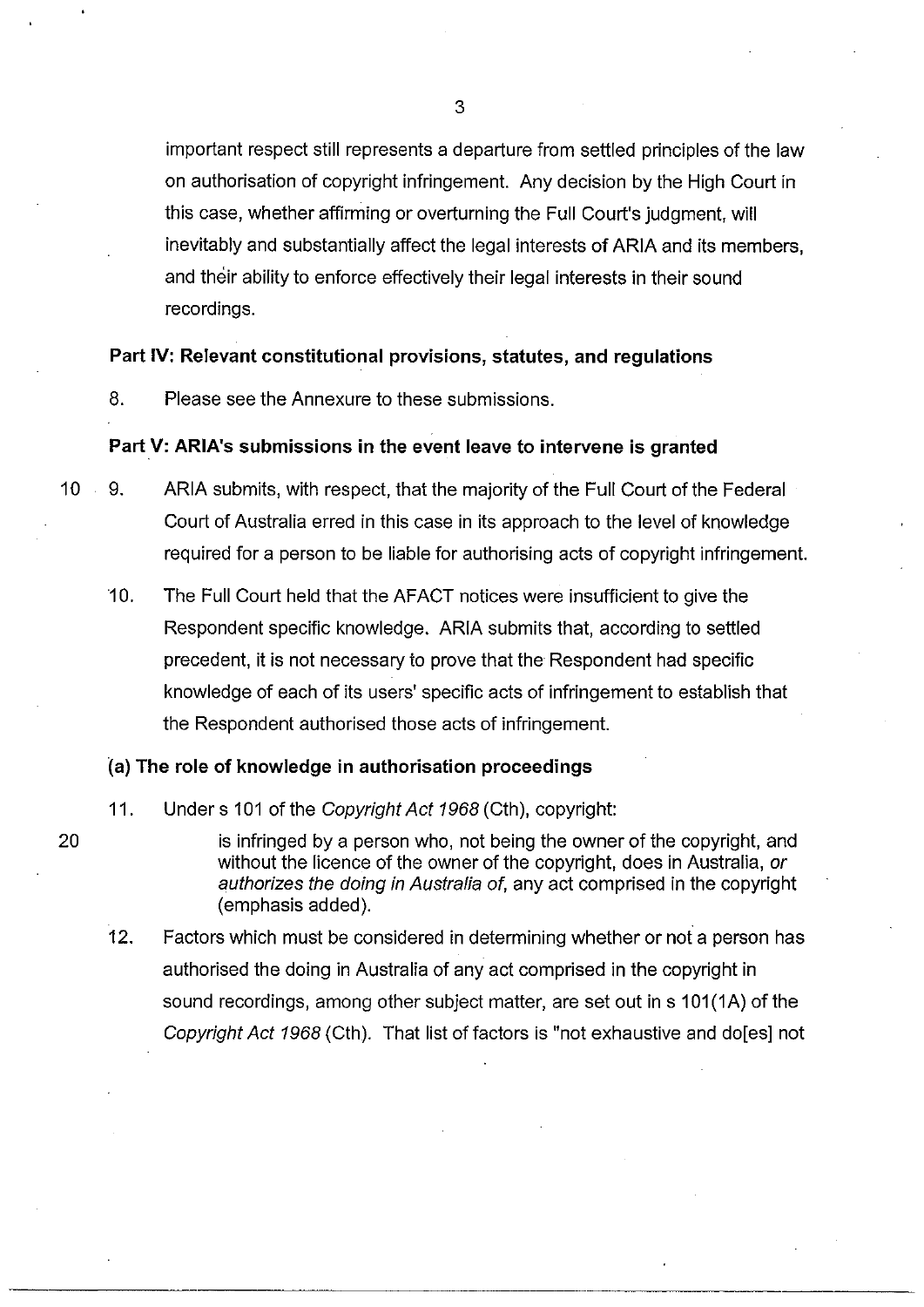prevent the court from taking into account other factors, such as the respondent's knowledge  $\cdot \cdot$ ".<sup>3</sup>

13. Indeed, whether the Respondent knows of infringements occurring with the use of the Respondent's services is a highly relevant factor.<sup>4</sup>

# **(b) The relevant authorities on the question of requisite knowledge**

- 14. It goes without saying, as Emmett J noted in the Full Court, that it is important to have regard to "the principles propounded in Moorhouse" ([23]), the leading High Court authority on authorisation of copyright infringement.
- 15. In Moorhouse, Gibbs J noted that:

10 the word "authorize" connotes a mental element and it could not be inferred that a person had, by mere inactivity, authorized something to be done if he neither knew nor had reason to suspect that the act might be done.<sup>5</sup>

16.. Gibbs J also referred to Knox CJ's opinion in Adelaide Corporation v

Australasian Performing Right Association Ltd (1928) 40 CLR 481, without

disagreeing, where his Honour wrote (in Gibbs J's words):

that indifference or omission is "permission" where the party charged (amongst other things) "knows or has reason to anticipate or suspect that the particular act is to be or is likely to be done".<sup>6</sup>

# 20 17. Gibbs J then went on to make his Honour's often quoted statement that:

a person who has under his control the means by which an infringement of copyright may be committed - such as a photocopying machine and who makes it available to other persons, knowing, or having reason to suspect, that it is likely to be used for the purpose of committing an infringement, and omitting to take reasonable steps to limit its use to legitimate purposes, would authorize any infringement that resulted from its use. $<sup>7</sup>$ </sup>

- <sup>6</sup> Moorhouse, p 13.
- $<sup>7</sup>$  Moorhouse, p 13.</sup>

4

 $3$  Cooper, [81].

<sup>&</sup>lt;sup>4</sup> See, for example, *Moorhouse*, p 13.

 $<sup>5</sup>$  Moorhouse, pp 12 to 13.</sup>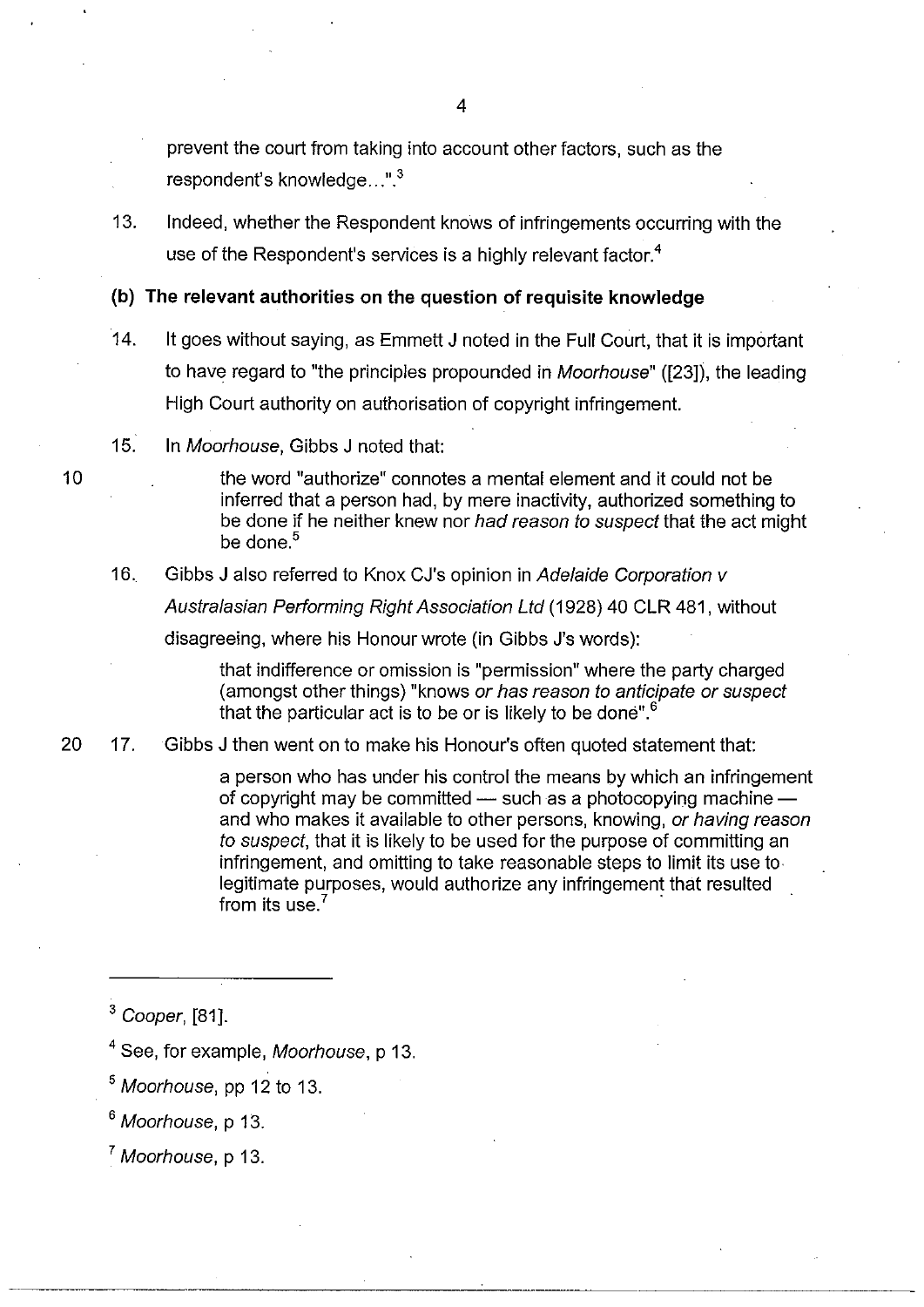18. Gibbs J further notes that:

[a]lthough in some of the authorities it is said that the person who authorizes an infringement must have knowledge or reason to suspect that the particular act of infringement is likely to be done, it is clearly sufficient if there is knowledge or reason to suspect that any one of a number of particular acts is likely to be done... $\overline{S}$ 

19. In the same decision, Jacobs J, with whom McTiernan ACJ agreed, held:

[w]here a general permission or invitation may be implied it is clearly unnecessary that the authorizing party have knowledge that a particular 10 **act comprised in the copyright will be done.**<sup>9</sup>

#### and that:

it was of little importance whether or not the University authorities knew in fact that users of the machines were doing acts comprised in the authors' copyrights. This knowledge or lack of it would not change the terms of the invitation extended by the supply of books and machines. Knowledge could become important if the invitation were qualified in such a way as to make it clear that the invitation did not extend to the doing of acts comprised in copyright and if nevertheless it were known that the qualification to the invitation was being ignored and yet the 20 University allowed that state of things to continue.<sup>10</sup>

- 20. Jacobs J clearly considered that general knowledge, when a prohibition against doing acts comprised in the copyright with the aid of a person's services was being ignored, was sufficient to make a person liable for copyright authorisation; Gibbs J did not consider knowledge of specific acts of infringement necessary.
- 21. The relevance of a defendant's knowledge for a finding of authorisation of copyright infringement was also considered by the Federal Court, in the context of the authorisation of online infringement of copyright in sound recordings, in both Kazaa and Cooper. In those cases, the Federal Court 30 addressed the question of the defendants' knowledge in broad terms. Although knowledge was not determinative, the defendants' general knowledge that infringements, made with the use of the defendants' services,

<sup>8</sup> Moorhouse, p 13.

<sup>&</sup>lt;sup>9</sup> Moorhouse, p 21.

<sup>&</sup>lt;sup>10</sup> Moorhouse, p 22.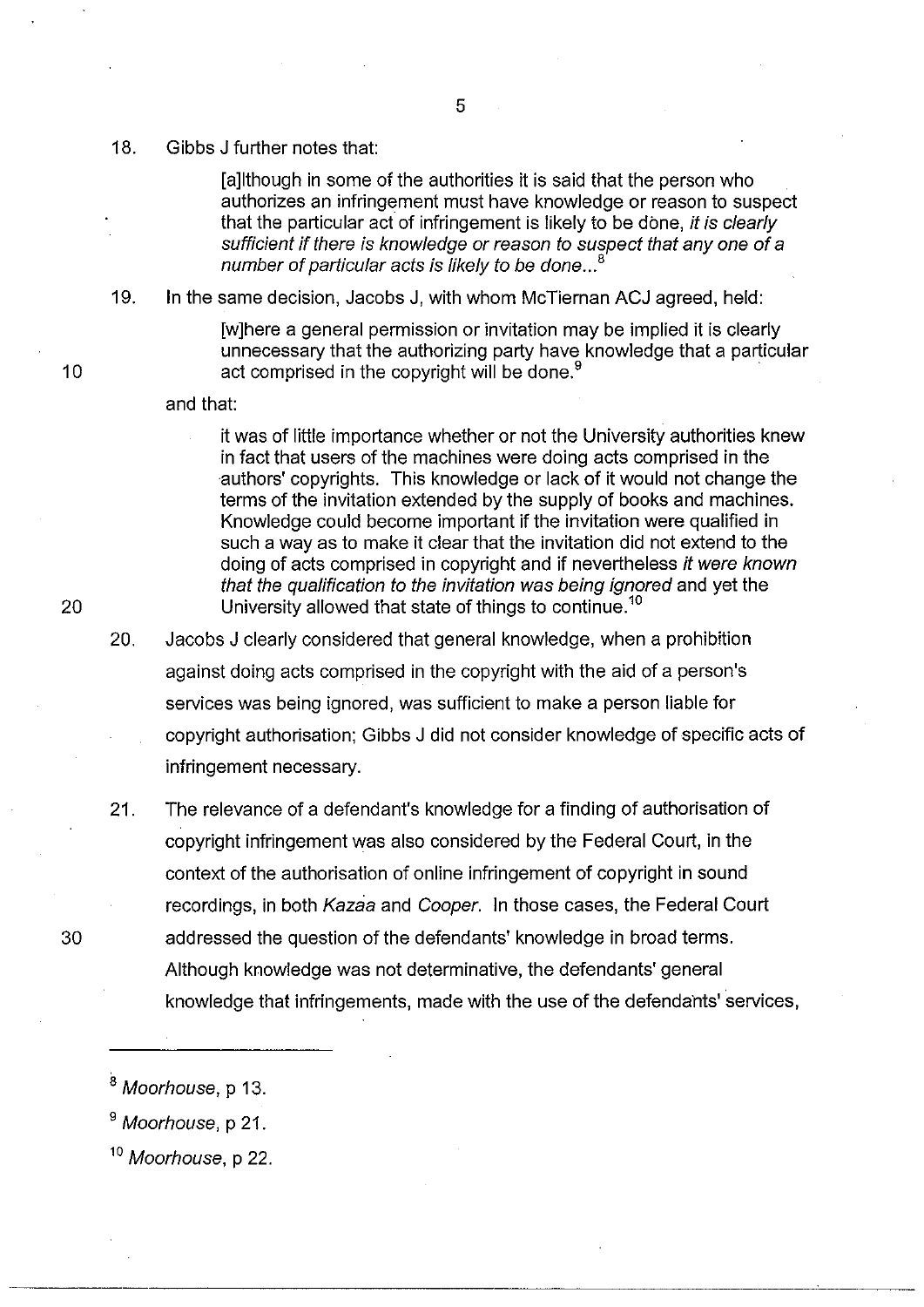were rife, contributed to findings that the defendants had authorised those infringements.

(c) **The Full Court's approach to the question of requisite knowledge** 

- 22. In the Full Court, Emmett J noted that the Respondent "accepts that it had general knowledge of copyright infringement by use of the services provided to its customers".<sup>11</sup>
- 23. Emmett J held, however, that because the Respondent had only this "general knowledge" of infringements occurring on its network, it was not reasonable to expect the Respondent "to take steps within the meaning of s 101(1A)(c) to 10 suspend or terminate a customer's account". The Respondent thus·could not be liable for authorising the copyright infringements of its users until it was "provided with unequivocal and cogent evidence of the alleged primary acts of infringement".<sup>12</sup>
	- 24. Nicholas J also acknowledged that, "[a]s the primary judge pointed out, the respondent accepted that it had general knowledge of copyright infringement committed by iiNet users", $13$  Nicholas J accepted that the AFACT notices "must have given the respondent reason to suspect that. .. infringements had occurred". <sup>14</sup>
- 25. Nonetheless, Nicholas J also found that such "general knowledge" of 20 infringements was not sufficient to establish that the Respondent authorised its users' acts of copyright infringement: "[K]nowing that specific acts of copyright infringement have occurred and merely suspecting that they have occurred are quite different things... the difference is of considerable significance".<sup>15</sup>
	- $11$  Full Court,  $[204]$ .
	- $12$  Full Court, [210].
	- <sup>13</sup> Full Court, [757].
	- <sup>14</sup> Full Court, [763].
	- $15$  Full Court, [763].

6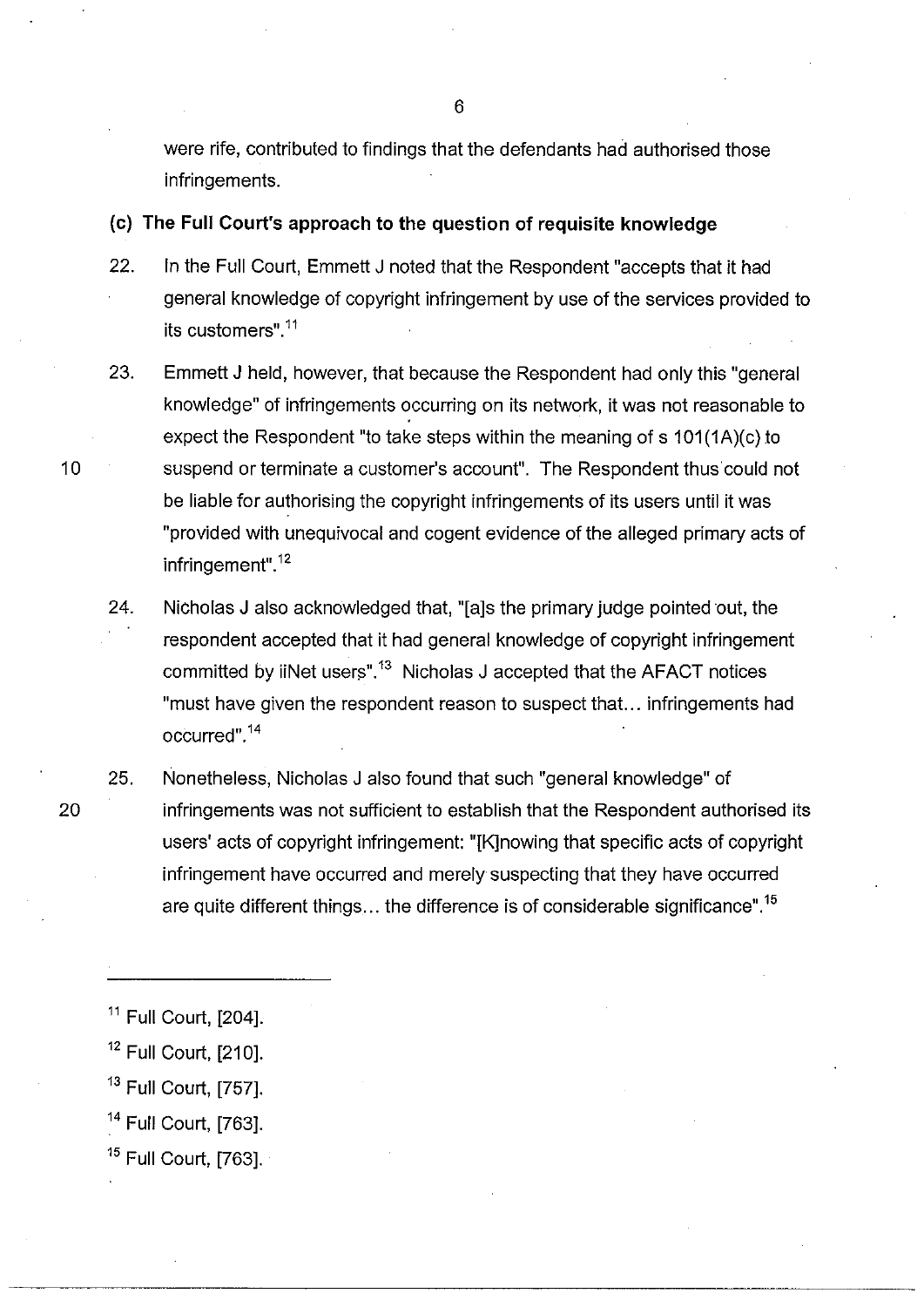26. With respect, both Emmett and Nicholas JJ's approach overstate the level of knowledge required for a finding of authorisation of copyright infringement, as determined by the High Court in Moorhouse.<sup>16</sup> Imposing this level of knowledge will make it significantly more difficult for ARIA's members to effectively enforce their copyright in an environment in which online piracy is rife.

**(d) The correct approach to requisite knowledge in this case** 

- 27. ARIA submits that the correct approach to the level of knowledge required to establish an act of authorising copyright infringement is that taken by Jagot J 10 in the Full Court. Following Moorhouse, it is clear that a Respondent may be found to have authorised copyright infringement even though it has only a general level of knowledge of the infringements.
	- 28. In this case, the Respondent had more than the requisite general level of knowledge. The Respondent accepted at trial that it was aware of the infringements occurring on its network from possibly as early as 2005.<sup>17</sup> The Respondent's customer service representatives clearly had actual knowledge at an early stage.<sup>18</sup> Mr Malone, the Respondent's CEO and a witness in the case, gave newspaper interviews admitting the Respondent's knowledge in January 2006. <sup>19</sup>
- 20 29. Further, as Jagot J notes, the AFACT notices, which were sent to the Respondent for four months prior to the commencement of proceedings, "provided prima facie credible evidence... of extensive infringements of copyright by iiNet customers ... ".20 Mr Malone himself considered the AFACT

 $16$  See Part V(a) of these submissions.

<sup>19</sup> First instance transcript, pp 700, 800 and 829.

<sup>20</sup> Full Court, [467].

 $17$  First instance transcript, p 800.

 $18$  See affidavit of Mr Herps, dated 9 September 2009, [28] and [29]; first instance transcript, p 800.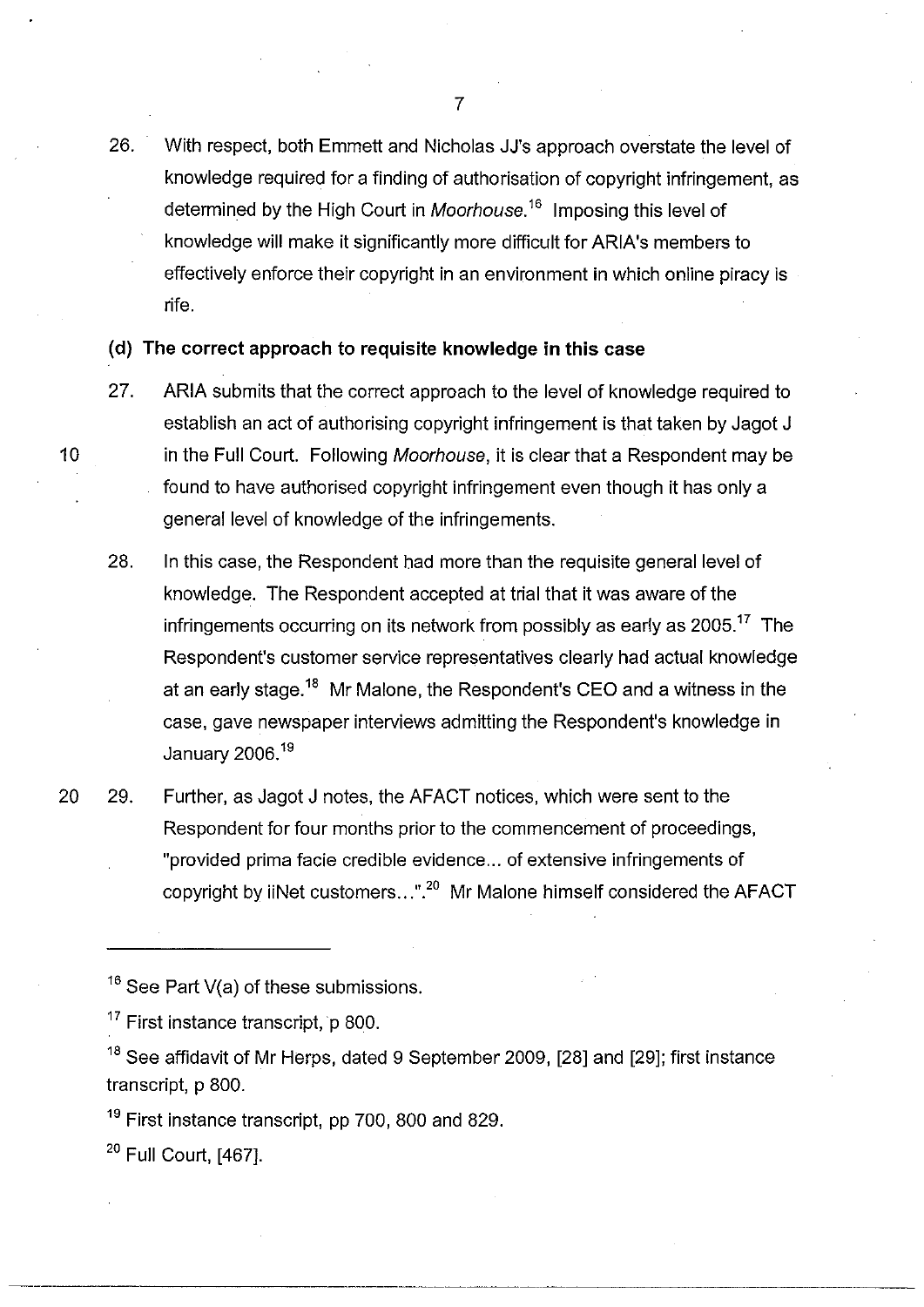notices "compelling evidence" of infringement.<sup>21</sup> Indeed, in the Full Court, both Emmett and Nicholas JJ, while holding that the Respondent did not authorise its users' acts of copyright infringement, acknowledged that the Respondent did have a general knowledge of its users' infringements.<sup>22</sup>

30. ARIA submits that the Court should apply the test for knowledge set out in Moorhouse and not impose the higher degree of knowledge required by the majority in the Full Court.

Dated: 16 September 2011

10

 $1$  yester

lan Jackman, Counsel for Australian Recording Industry Association Limited Telephone: (02) 9232 4724 Facsimile: (02) 9232 7740 Email: ijackman@selbornechambers.com.au

<sup>21</sup> First instance transcript, p 705.

 $22$  See [22] and [24] of these submissions, above.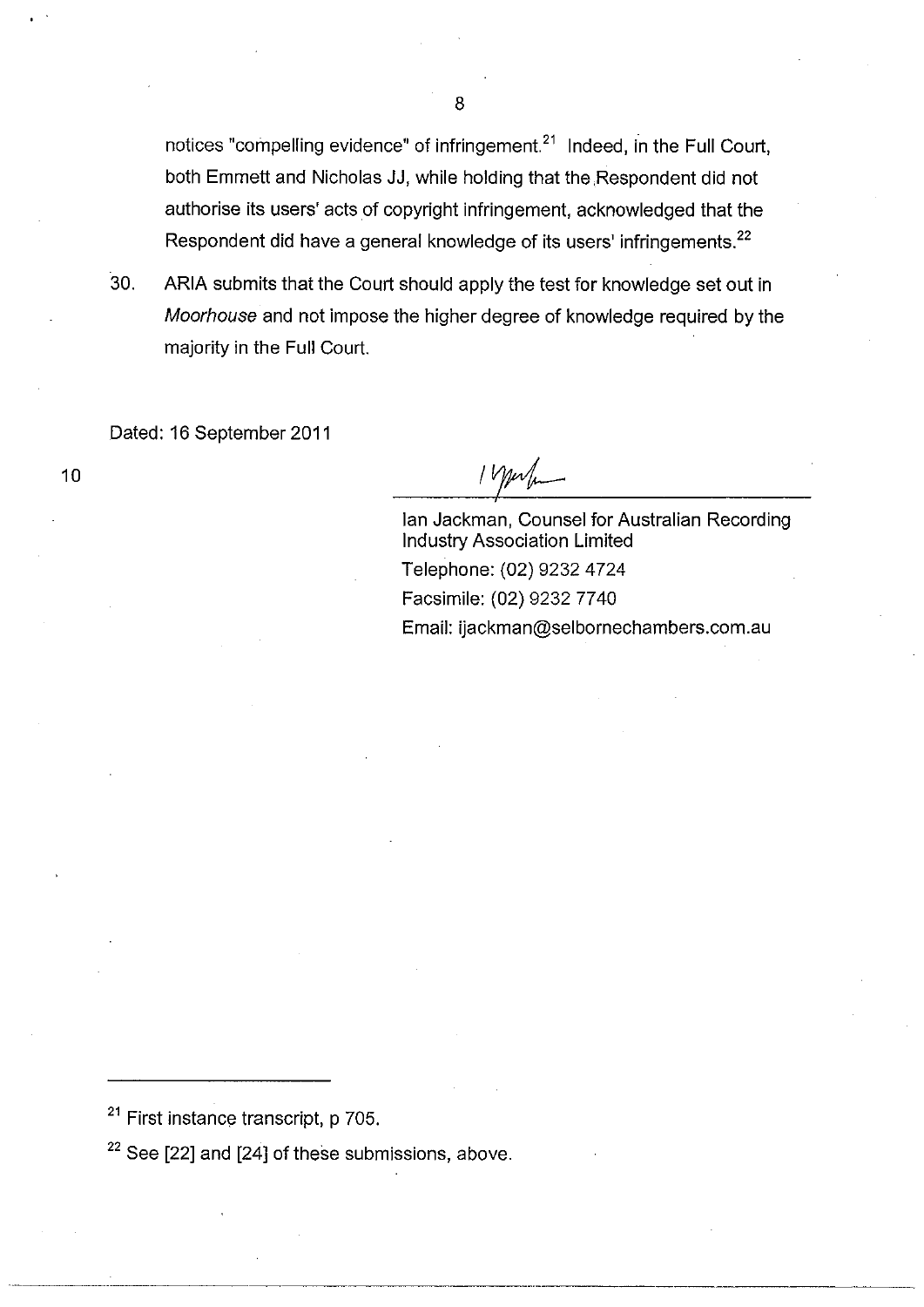#### **Annexure**

## **Part IV: Relevant constitutional provisions, statutes, and regulations**

# Copyright Act 1968 (Cth)

Section 101: Infringement by doing acts comprised in copyright [as section 101 existed at the relevant time]

(1) Subject to this Act, a copyright subsisting by virtue of this Part is infringed by a person who, not being the owner of the copyright, and without the licence of the owner of the copyright, does in Australia, or authorizes the doing in Australia of, any act comprised in the copyright.

10 (1A) In determining, for the purposes of subsection (1 ), whether or not a person has authorised the doing in Australia of any act comprised in a copyright subsisting by virtue of this Part without the licence of the owner of the copyright, the matters that must be taken into account include the following:

> (a) the extent (if any) of the person's power to prevent the doing of the act concerned;

(b) the nature of any relationship existing between the person and the person who did the act concerned;

(c) whether the person took any other reasonable steps to prevent or avoid the doing of the act, including whether the person complied with any relevant 20 industry codes of practice.

(2) The next two succeeding sections do not affect the generality of the last preceding subsection.

(3) Subsection (1) applies in relation to an act done in relation to a sound recording whether the act is done by directly or indirectly making use of a record embodying the recording.

·-------------·